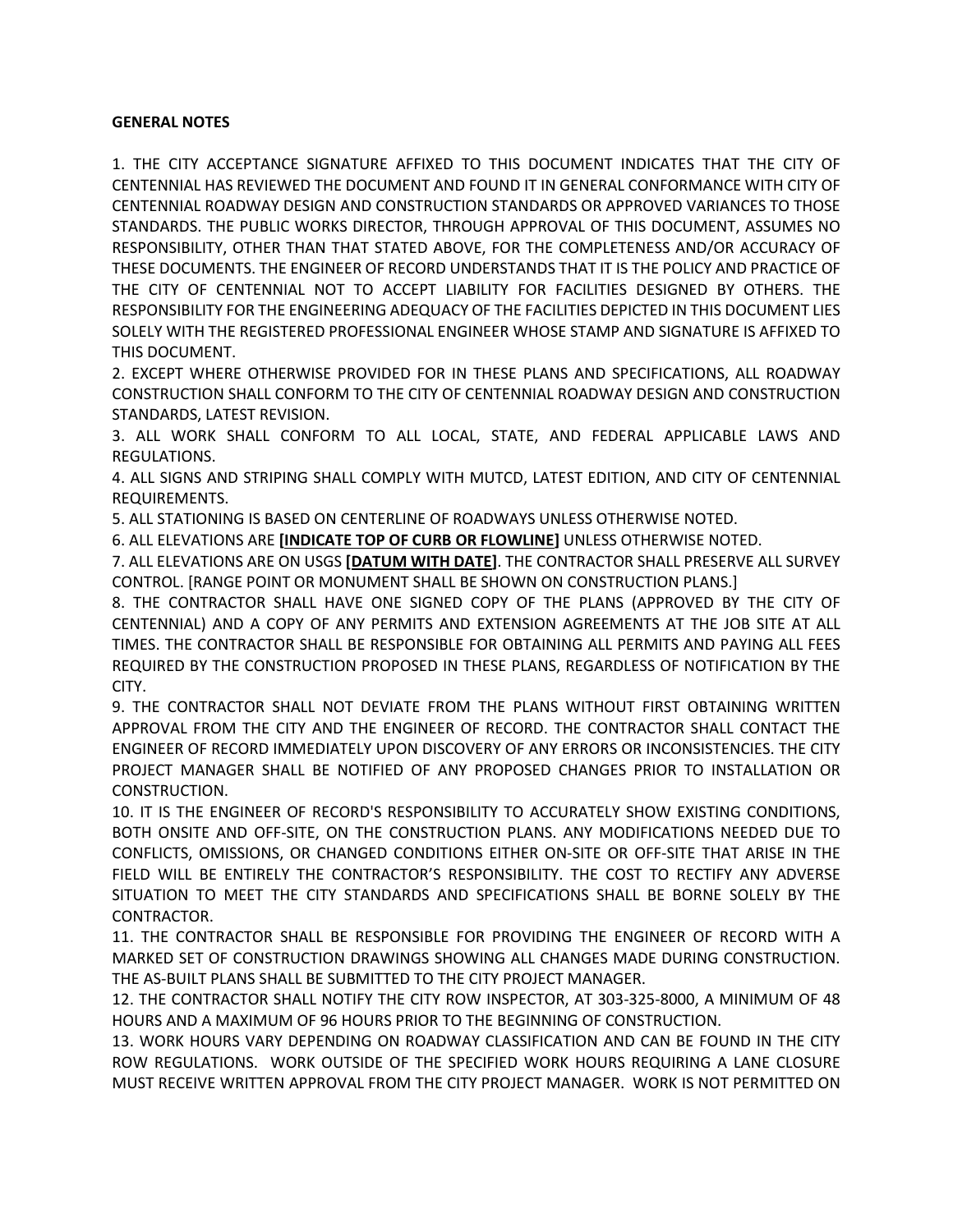SATURDAYS, SUNDAYS, OR CITY DESIGNATED HOLIDAYS WITHOUT APPROVAL OF THE CITY PROJECT MANAGER.

14. THE LIMITS OF CONSTRUCTION SHALL REMAIN WITHIN THE CITY ROW UNLESS OTHERWISE NOTED. THE CONTRACTOR MUST OBTAIN THE WRITTEN PERMISSION OF THE ADJACENT PROPERTY OWNER(S) PRIOR TO ANY OFF-SITE GRADING OR CONSTRUCTION.

15. ALL MATERIALS AND WORKMANSHIP SHALL BE SUBJECT TO INSPECTION AND APPROVAL OF THE CITY OR THE CITY'S DESIGNATED REPRESENTATIVE. THE CITY RESERVES THE RIGHT TO ACCEPT OR REJECT ANY MATERIALS AND WORKMANSHIP THAT DOES NOT CONFORM TO ITS STANDARDS AND SPECIFICATIONS.

16. THE CITY RESERVES THE RIGHT NOT TO ACCEPT ANY CONCRETE STRUCTURE IF SUBSEQUENT TESTING OR OBSERVATION REVEAL IMPROPER INSTALLATION OR CONSTRUCTION.

17. PAVING SHALL NOT BEGIN UNTIL A SOIL REPORT AND PAVEMENT DESIGN IS APPROVED BY THE CITY PROJECT MANAGER AND SUBGRADE COMPACTION TESTS ARE RECEIVED AND APPROVED BY THE CITY PROJECT MANAGER.

18. STANDARD CURB RAMPS ARE TO BE CONSTRUCTED AT ALL CURB RETURNS, "T" INTERSECTIONS AND ALL OTHER DESIGNATED PEDESTRIAN ACCESS POINTS. ANY REQUIREMENTS OF TITLE II OF THE AMERICANS WITH DISABILITIES ACT (ADA) SHALL BE INCORPORATED IN RAMP CONSTRUCTION.

19. A METHOD FOR HANDLING TRAFFIC (MHT) DURING CONSTRUCTION SHALL BE SUBMITTED BY THE CONTRACTOR TO THE CITY FOR APPROVAL WITH THE ROW PERMIT APPLICATION. PERMITS WILL NOT BE ISSUED WITHOUT AN APPROVED TRAFFIC CONTROL PLAN FOR TRAFFIC CONTROL DURING CONSTRUCTION.

20. ALL ESTIMATES OF QUANTITIES SHALL BE VERIFIED BY THE CONTRACTOR / SUBCONTRACTOR, WHO SHALL BE RESPONSIBLE FOR DETERMINING ALL QUANTITIES AND PROVIDING THE WORK AND MATERIALS AS SHOWN ON THESE PLANS.

21. THE CONTACTOR IS RESPONSIBLE FOR ALL ASPECTS OF SAFETY INCLUDING, BUT NOT LIMITED TO, EXCAVATION, TRENCHING, SHORING, TRAFFIC CONTROL, AND SECURITY. THE CONTRACTOR IS RESPONSIBLE FOR THE SAFETY OF ALL PERSONNEL, ALL SITE VISITORS, AND THE GENERAL PUBLIC WHO MAY BE AFFECTED BY THE CONSTRUCTION.

22. THE CONTRACTOR SHALL BE RESPONSIBLE FOR REPAIRING ANY DAMAGE TO IMPROVEMENTS AND LANDSCAPING CAUSED BY CONSTRUCTION ACTIVITIES, TO EQUAL OR BETTER CONDITIONS.

23. THE CONTRACTOR SHALL PRESERVE ALL LANDSCAPING NOT TO BE REMOVED FOR CONSTRUCTION. THE CONTRACTOR SHALL BE RESPONSIBLE FOR RESEEDING OR SODDING ALL AREAS DISTURBED BY CONSTRUCTION.

24. THE CONTRACTOR SHALL BE RESPONSIBLE FOR KEEPING ROADWAYS FREE AND CLEAR OF ALL CONSTRUCTION DEBRIS AND DIRT TRACKED FROM THE SITE AND SHALL REMOVE ALL DEBRIS RESULTING FROM WORK UNDER THIS CONTRACT TO AN APPROVED DUMP SITE.

25. LOCATION OF EXISTING UTILITIES SHALL BE VERIFIED BY THE CONTRACTOR AT LEAST 48 HOURS BUT NO MORE THAN 1 WEEK PRIOR TO CONSTRUCTION OR EXCAVATION. FOR INFORMATION, CONTACT UTILITY NOTIFICATION CENTER OF COLORADO (UNCC), AT 1-800-922-1987. THE CONTRACTOR MUST VERIFY PERTINENT LOCATIONS AND ELEVATIONS, ESPECIALLY AT CONNECTION POINTS AND AT POTENTIAL UTILITY CONFLICTS, AND THE CONTRACTOR IS RESPONSIBLE FOR RELOCATING ALL EXISTING UTILITIES THAT CONFLICT WITH THESE PLANS IN COORDINATION WITH THE RESPECTIVE UTILITY COMPANIES. NOTE THAT SEMSWA AND OTHER UTILITY ENTITITES DO NOT PARTICIPATE IN UNCC AND WILL REQUIRE DIRECT CONTACT FOR LOCATE SERVICES.

26. THE CONTRACTOR SHALL COORDINATE WITH THE RESPECTIVE UTILITY COMPANIES PRIOR TO REMOVAL AND/OR RELOCATION OF UTILITIES TO ASSURE CONSTRUCTION IS ACCOMPLISHED IN A TIMELY FASHION AND WITH A MINIMUM DISRUPTION OF SERVICE. THE CONTRACTOR IS RESPONSIBLE FOR CONTACTING, IN ADVANCE, ALL PARTIES AFFECTED BY ANY DISRUPTION OF UTILITY SERVICE.